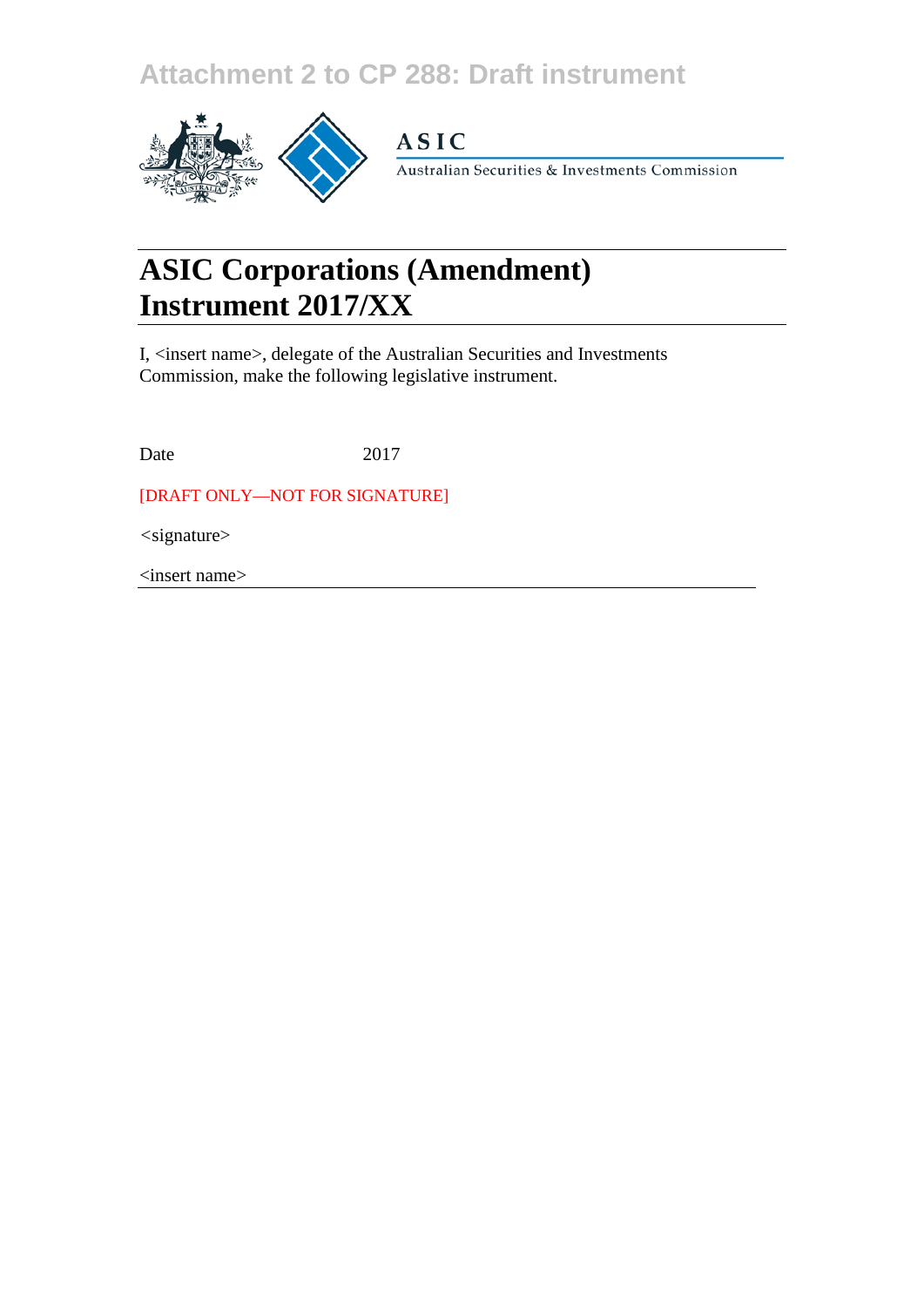## **Contents**

|                              | <b>Part 1-Preliminary</b> |  |
|------------------------------|---------------------------|--|
|                              |                           |  |
|                              |                           |  |
|                              |                           |  |
|                              |                           |  |
|                              |                           |  |
| <b>Schedule 1-Amendments</b> |                           |  |
|                              |                           |  |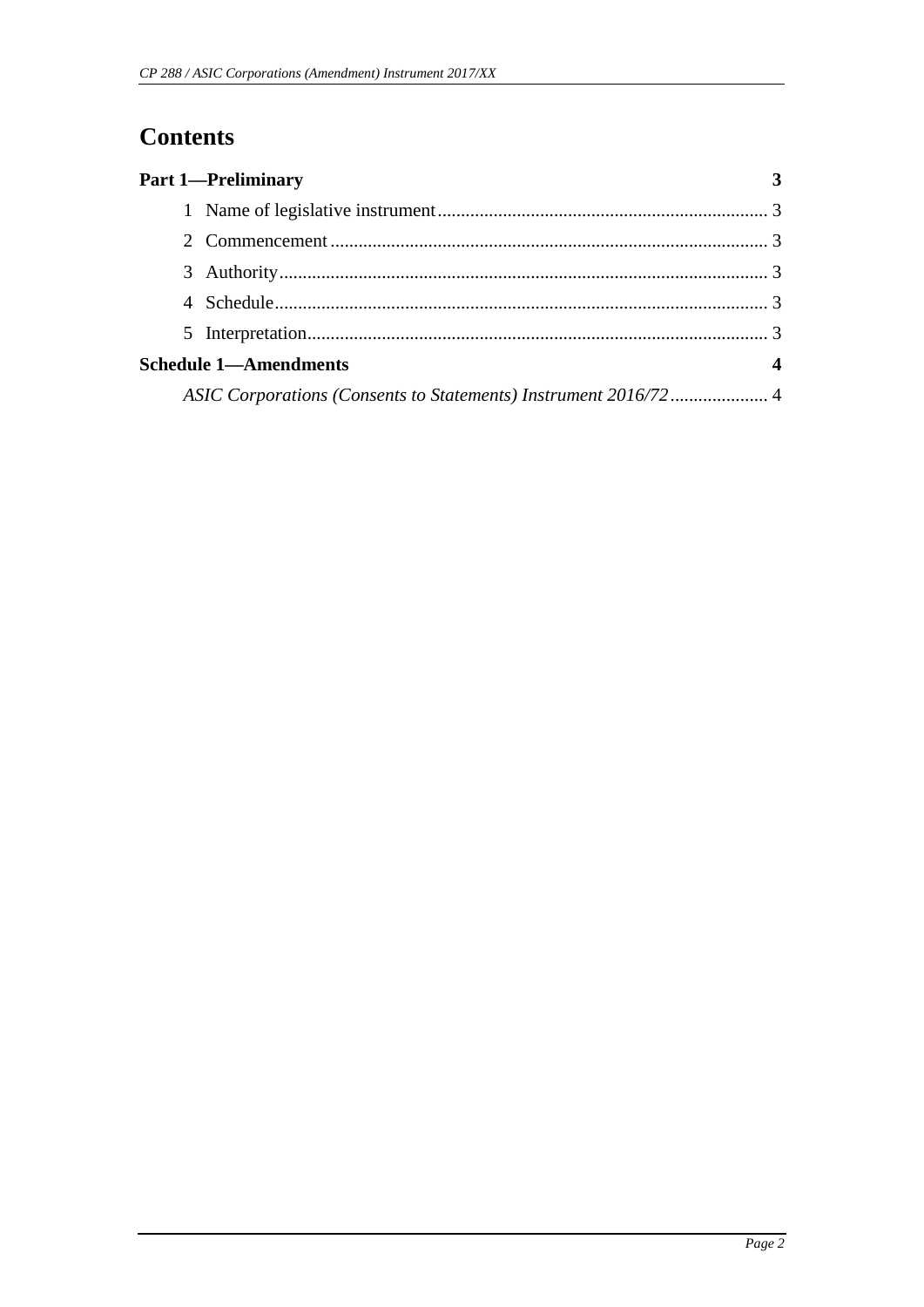### <span id="page-2-1"></span><span id="page-2-0"></span>**Part 1—Preliminary**

#### **1 Name of legislative instrument**

This is the *ASIC Corporations (Amendment) Instrument 2017/XX*.

#### <span id="page-2-2"></span>**2 Commencement**

This instrument commences on the later of:

- (a) day after it is registered on the Federal Register of Legislation; and
- (b) the date of commencement of Schedule 1 to the *Corporations Amendment (Crowd-sourced Funding) Act 2017*.

Note: The register may be accessed a[t www.legislation.gov.au.](http://www.legislation.gov.au/)

#### <span id="page-2-3"></span>**3 Authority**

This instrument is made under section 741 of the *Corporations Act 2001*.

#### <span id="page-2-4"></span>**4 Schedule**

Each instrument that is specified in a Schedule to this instrument is amended as set out in the applicable items in the Schedule.

#### <span id="page-2-5"></span>**5 Interpretation**

In this instrument:

*Act* means *Corporations Act 2001*.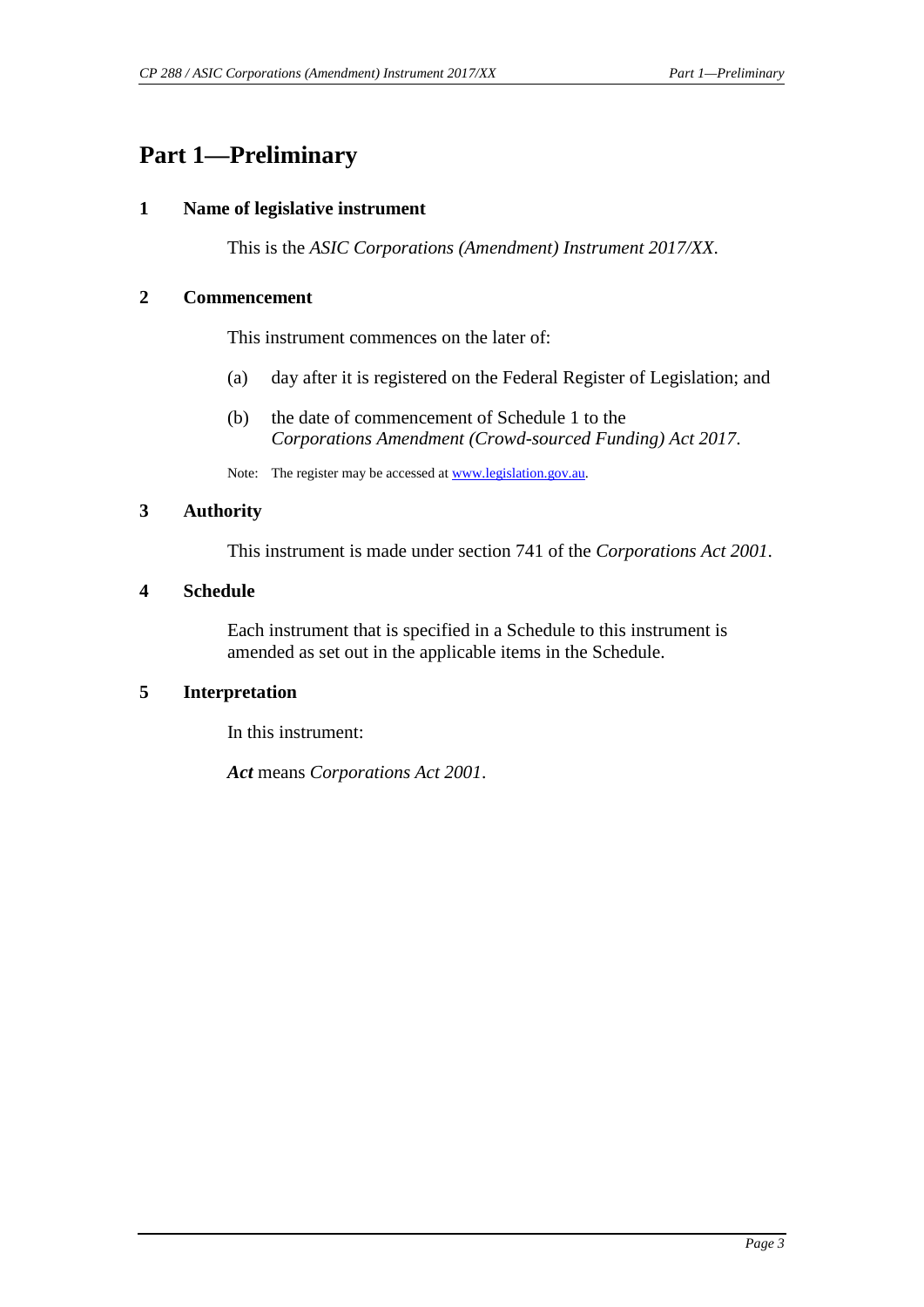## <span id="page-3-1"></span><span id="page-3-0"></span>**Schedule 1—Amendments**

#### *ASIC Corporations (Consents to Statements) Instrument 2016/72*

#### **1 After section 7**

Insert:

#### **7A CSF offer documents: statements for which consent not required**

Chapter 6D of the Act applies to all persons as if section 738M were modified or varied by, after subsection (2), inserting:

#### *"Statements by official persons, or in books, journals etc*

(2A) Subsection (2) does not apply to a statement that:

- (a) fairly represents what purports to be a statement made by an official person; or
- (b) is a correct and fair copy of, or extract from, what purports to be a public official document; or
- (c) is a correct and fair copy of, or extract from, a statement which has already been published in a book, journal or comparable publication;

provided the statement was not made, or published, in connection with any or all of the persons, their business, or the promotion the subject of the CSF offer document or any property to be acquired by the company which is the subject of the CSF offer document.

#### *Historical geological data*

- (2B) Subsection (2) does not apply to a historical geological report reference that is included in a CSF offer document provided all of the following are satisfied:
	- (a) the historical geological report reference is included in a geological report (the *current report*) set out in the CSF offer document;
	- (b) the report (the *previous report*) to which the historical geological report reference relates is available for inspection or acquisition by any person, with or without payment of a fee, at or from: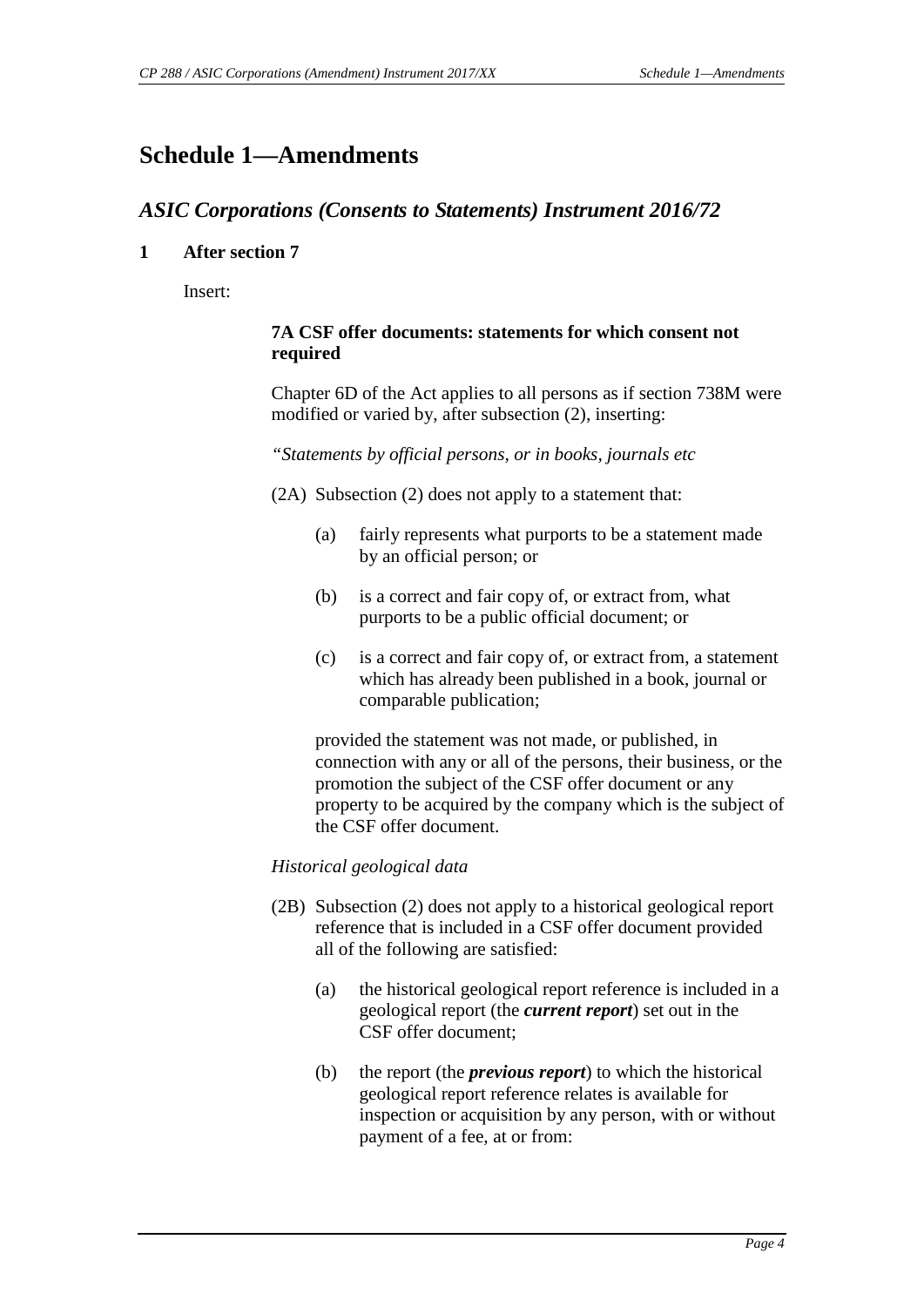- (i) a governmental department, authority or agency of an Australian State or Territory or of the Commonwealth; or
- (ii) an operator of a prescribed financial market;
- (c) the previous report was not prepared in connection with the preparation of the CSF offer document;
- (d) the previous report was not prepared or commissioned by a person:
	- (i) with whom the person offering securities, or an associate, has shared an interest in a tenement the subject of the current report; or
	- (ii) from whom the person offering securities, or an associate, has purchased the tenement; or
	- (iii) where the person offering securities is not the issuer:
		- (A) with whom the issuer, or an associate, has shared an interest in a tenement that is covered by the current report; or
		- (B) from whom the issuer, or an associate, has purchased the tenement; or
	- (iv) who is an associate of:
		- (A) the person offering the securities; or
		- (B) where the person offering the securities is not the issuer—the issuer; or
	- (v) where the securities are a legal or equitable right or interest in a share or a debenture:
		- (A) who is the issuer of the share or debenture, or an associate; or
		- (B) with whom the issuer of the share or debenture, or an associate, has shared an interest in a tenement that is covered by the current report; or
		- (C) from whom the issuer of the share or debenture, or an associate, has purchased the tenement;